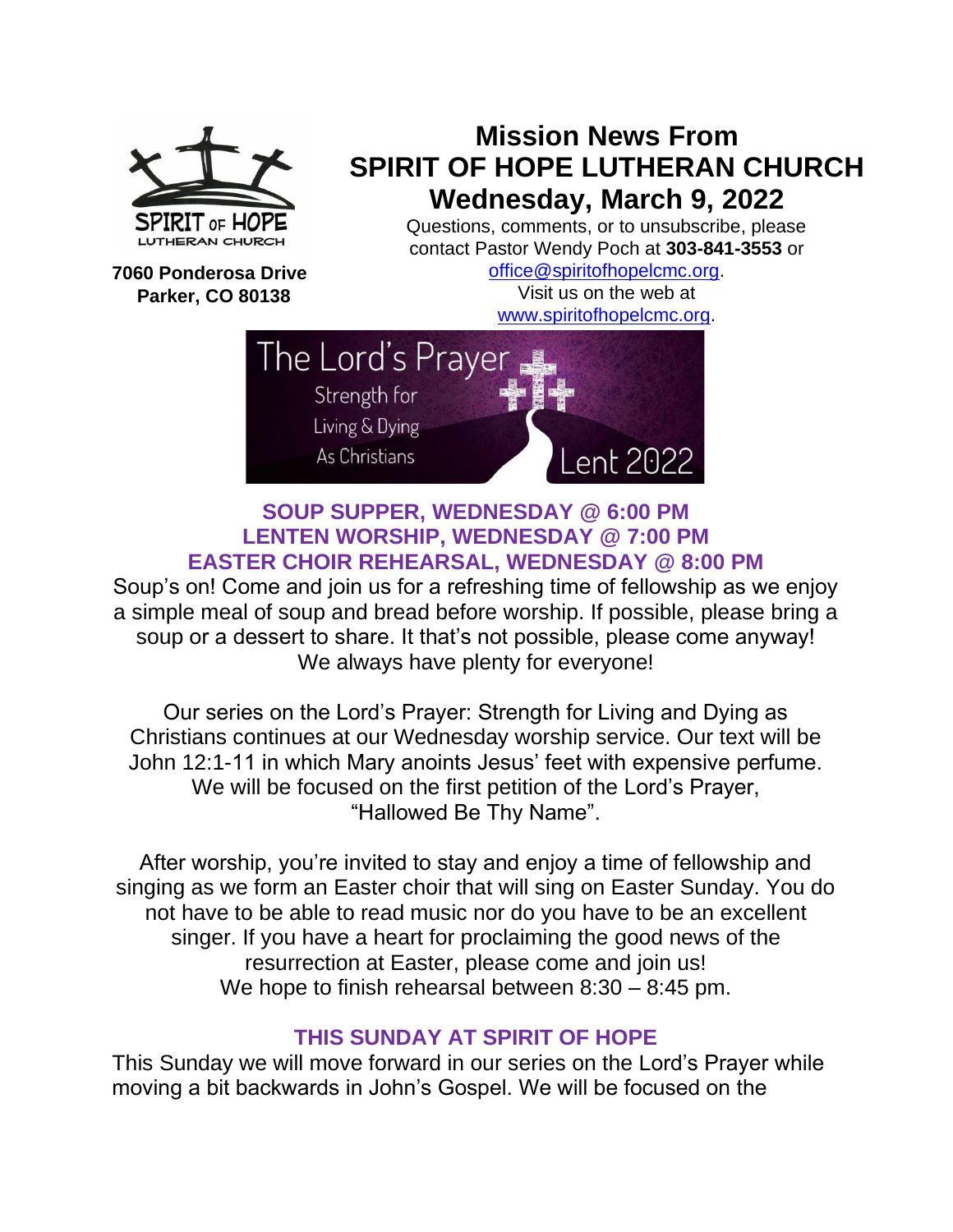second petition of the Lord's Prayer, "Thy Kingdom Come". Our text will be John 11:1-44, "The Raising of Lazarus". Worship begins at 9:30 am. Sunday School begins at 11:00 am. Our children will be learning more about the Lord's Prayer and the raising of Lazarus with Pat Schmidt and Pastor Wendy. Our adults will begin their study on the Lord's Prayer as a source of strength in times of suffering (see the article further below for more details) which will be led by Ken Carpenter.



## **TIME TO "SPRING FORWARD"! DAYLIGHT SAVINGS TIME BEGINS THIS WEEKEND**

Be sure to set your clocks forward before heading to bed on Saturday night so that you can make it to church on time! We'll make sure the coffee pot is on and ready BEFORE service in case you need a little boost from missing an hour of sleep. Come and be blessed by our Father as we worship together as brothers and sisters in the Lord!

## **OFFICE HELP**

Pastor Wendy is looking for some additional office help for a few hours each week. The scheduling can be flexible, but later in the week would work well. If you have your own laptop, and are comfortable bringing it with you, help is



needed with printing/collating bulletins, helping to create future bulletins (our slide production crew works from the weekly bulletin), logging weekly hymns, Psalms, worship assistants/readers, and weekly attendance, and helping with other office projects and/or light duties around the church as needed. Pastor Wendy will train you and work with you. But a basic knowledge of Word and Excel (we don't use complicated formulas!) is helpful. If you are interested in learning more about this volunteer opportunity, please contact Pastor Wendy.

## **ZUMBA GOLD IS MOVING TO MORNINGS!**

Beginning March 17<sup>th</sup>, Zumba Gold will begin meeting Thursday mornings at 9:00 am in the fellowship hall. The class is no longer meeting in the evenings. Come and join us for a fun and upbeat time that will help us both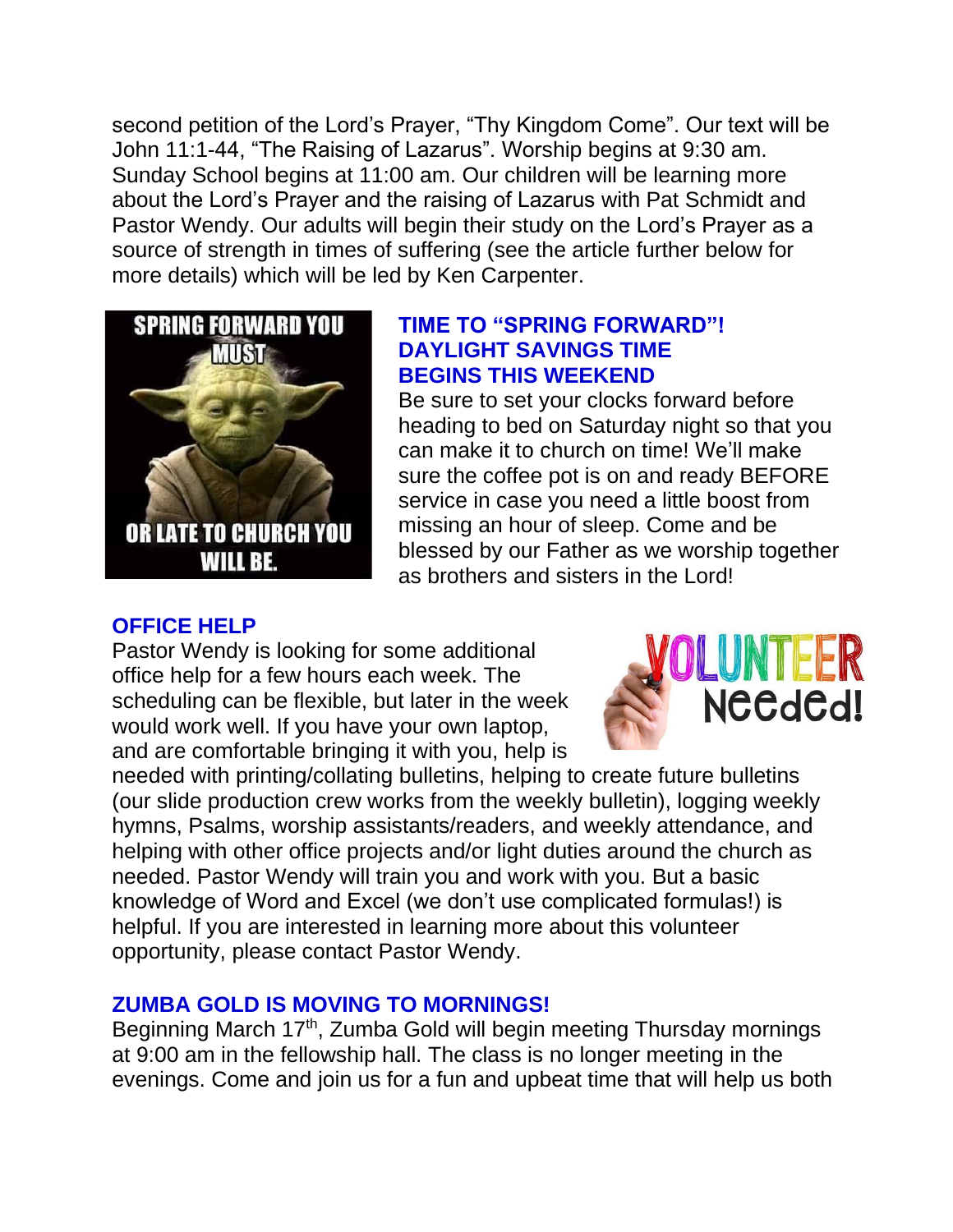in body and spirit! The entire class is adaptable which means you can make any modifications necessary…including doing it sitting down! We don't do any jumping – everything is low-impact. Classes are \$3 a session. Each participant will sign a release waiver prior to participating. Thank you to Tanya Diederich, Certified Zumba Gold Instructor, for leading this class.

## **A HEART-FELT THANK YOU FROM PAM MALONE & FAMILY**

Thank you to Pastor Wendy and the Spirit of Hope family for all of your support in John Malone's passing as well as the subsequent passing of his father. You have all showed up for our family in so many ways, from dropping off much needed meals, providing food for the memorial potluck, sending cards, and most importantly keeping us in your prayers. Your kindness is appreciated more than you know and we are so grateful to be part of such a caring and supportive fellowship. Thank you for providing moments of light and peace during a very dark and difficult time.

Sincerely, *The Malone Family*

## **CHRISTIAN SEDER, MAUNDY THURSDAY, APRIL 14th EVENT ASSISTANTS NEEDED**

Pastor Wendy is looking for some help in planning our upcoming Christian Seder, which will take place on Thursday, April 14<sup>th</sup> in the



evening. Ideally, one volunteer could help set-up and manage RSVP's for both the names of those attending and the types of food each will bring (the food list is very specific for a Seder). We will also need additional volunteers to help with set-up and clean-up for this very special event. If you're available to help, please contact Pastor Wendy.

## **MARTIN LUTHER'S "A SIMPLE WAY TO PRAY"**

A great resource to assist you in your prayers throughout Lent is Martin Luther's "A Simple Way to Pray". Luther wrote this small booklet in response to a question from his barber, who was struggling with knowing how to pray. In this booklet, Luther uses the Lord's Prayer as a foundation for developing our own prayers. He uses a technique called "braided prayers" or "prayer weaving". Luther then shows us how to do the same thing with the Ten Commandments and the Apostles' Creed. A copy of the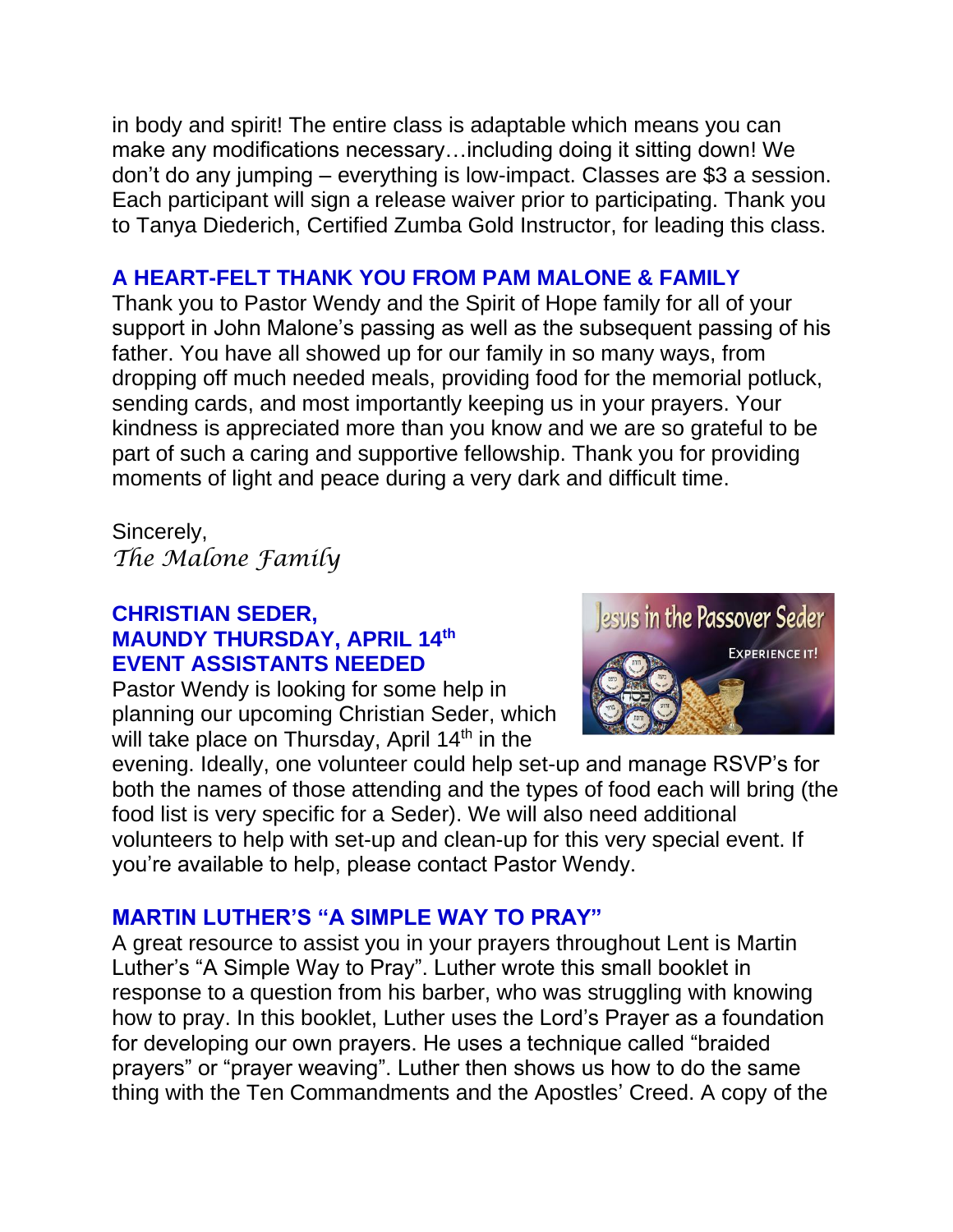booklet was attached to the email that accompanied this newsletter. You can also copy and paste this link into your browser: <https://wmpl.org/filed/resources/public/Literature/ASimpleWaytoPray.pdf>



## **COMING UP THIS WEEK AT SPIRIT OF HOPE Wednesday, March 9th**

6:00 pm Soup Supper 7:00 pm Worship 8:00 pm Easter Choir

**Thursday, March 10th** 6:45 pm Church Board Meeting **Friday, March 11th** 9:00 – 11:00 am Coffee with the Pastor at Fika on Mainstreet **Sunday, March 13th**  9:30 am - Worship; 11:00 am Sunday School **Tuesday, March 15th**  12:00 – 1:00 pm Digging Deeper Bible Study 1:30 – 3:30 pm Hopeful Spirits 3:30 – 6:00 pm Stephen Minister Training **Wednesday, March 16th** 7:00 am Men's Prayer Breakfast 6:00 pm Soup Supper 7:00 pm Worship 8:00 pm Easter Choir

## **LENT: TO FAST OR NOT TO FAST**

People often wonder if they have to give up something for Lent. The short answer is "No". That said, many people *choose* to give up something for Lent. The goal in doing this is not to make Lent a "New Year's Resolution 2.0". While giving up chocolate may help your waistline, it may not be all that helpful in your walk with the Lord. The purpose of giving something up for Lent is to ask God to draw you closer to him as we, the body of Christ, draw closer to the foot of the cross.

Should you decide to give something up for Lent, know that *we do this because we can, not because we must*. When we do, it is called a Lenten fast. And there are wonderful blessings that occur when we choose to fast during Lent. The idea is to give up something meaningful and, in in its place, spend extra time with the Lord. For example, you could choose to skip a meal (only if it is healthy for you to do so…and if you are unsure, it is



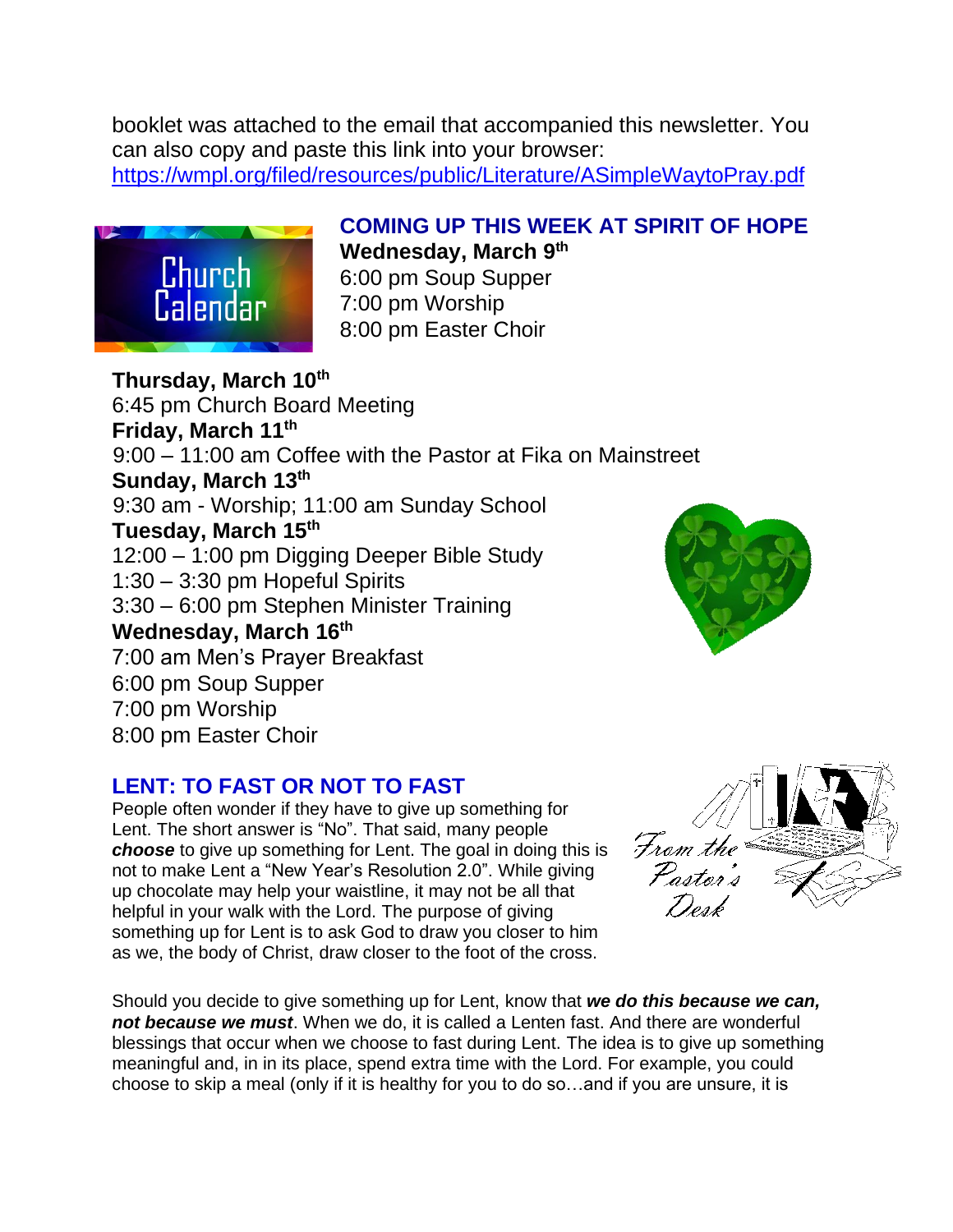always best to check with your doctor) and spend an additional hour in prayer instead. You could skip dessert (we don't need permission for that!) and spend half an hour more than usual reading God's Word. You can fast from a meal, from social media, from your favorite streaming service, or any number of other things and dedicate that time to the Lord instead.

Lenten fasts can take place once a week, perhaps on Wednesdays during Lent, several days a week, or even daily. Our Catholic brothers and sisters don't eat meat on Fridays. They will often substitute fish or eat vegetarian options every Friday during Lent. Our Orthodox brothers and sisters hold an extremely strict Lenten fast in which they do not eat any form of meat, (including fish), eggs, or dairy throughout all of Lent. However you choose to fast during Lent (if you choose to fast), the idea is that you are humbling yourself before God, focusing on His sacrifice on your behalf, and asking him to draw you closer to Him.

Another idea, possibly in conjunction with fasting, is to actually add something into your life during Lent. Lent can be a very special time to develop deeper prayer and Bible reading habits, some of which you may be blessed to continue throughout the year! You might consider learning new matins or vespers, or praying with Lutheran prayer beads (yes, this is a thing!). You might create time to read through a special devotional, theology book or a book that will help with biblical understanding. If you like this idea but are not sure where to start, I would be happy to give you some recommendations.

Lent can also be a time to focus on a deeper level of service to your neighbors. Perhaps you can bless one neighbor, co-worker, or stranger each day, and do so *anonymously*, for the very act of both fasting and serving during Lent includes the fact that we don't tell others that we are doing it (Matthew 6). If you have young children, you could work together to create Easter meal boxes by placing one piece of canned or boxed food from your pantry into a box each day and pray together, giving thanks to God for the ability to share blessings and praying for those who will receive these gifts. You can also shop for items ahead of time and then let the children pick what to place in the box each day.

The possibilities are endless. And, none of them are required because Lent is not a law, but an opportunity. It's an opportunity to return to our Father. "'Even now,' declares the LORD, 'return to me with all your heart, with fasting and weeping and mourning.' Rend your *heart*  and not your garments. Return to the LORD your God, for he is gracious and compassionate, slow to anger and abounding in love, and he relents from sending calamity" (Joel 2:12-13).

The goal of Lent, including worship, fasting, prayer, and alms-giving (serving others/financial support) is to focus on the Father's love for us and for others, a love He made known by sending His Son, Jesus, to the cross to die for us. The goal is to know God's love more deeply, to share that love, and to be drawn closer God as we take our own journey to the foot of the cross, to the tomb, and ultimately to our Resurrection Day celebration!

Your Sister in Christ, *Pastor Wendy*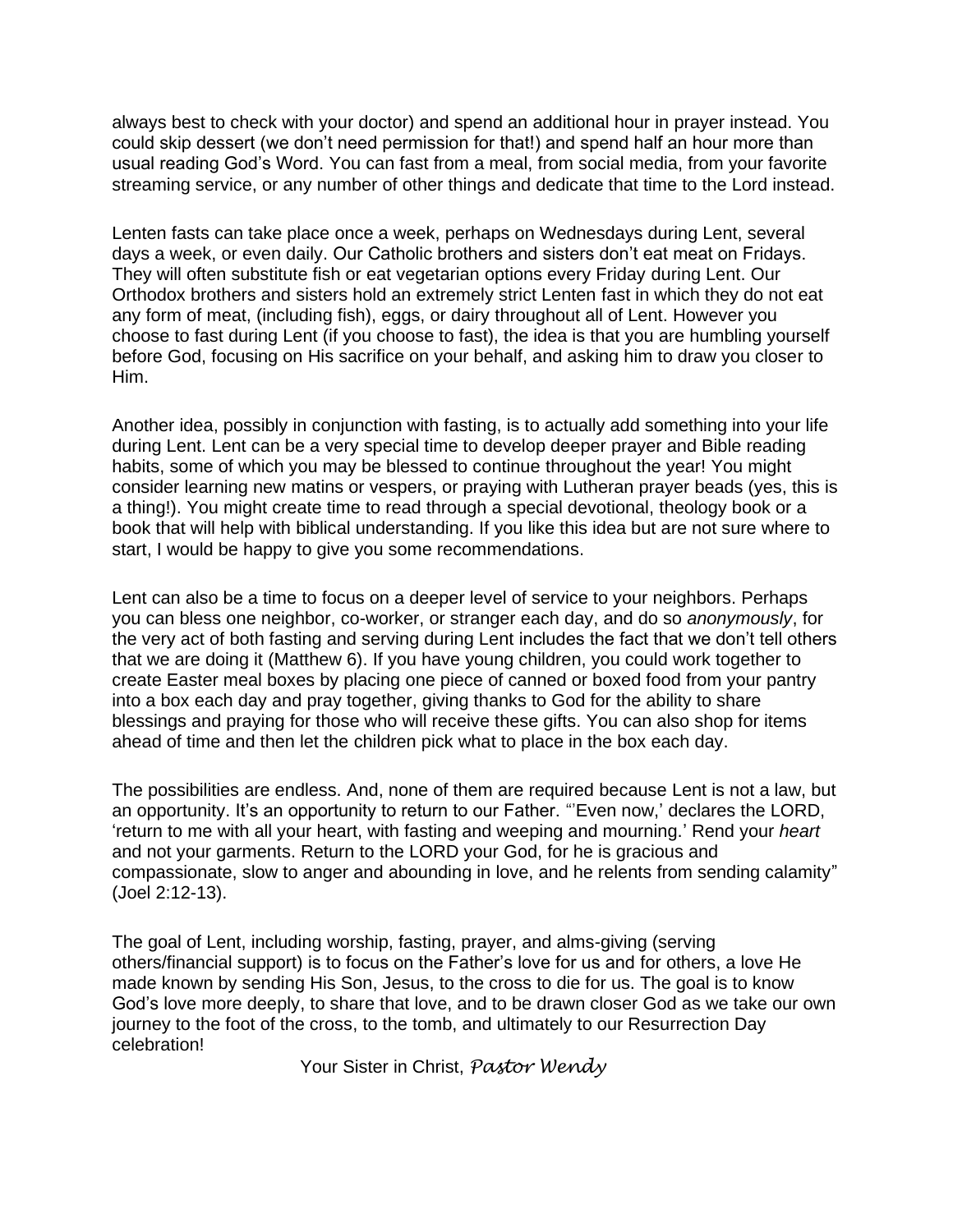## **LENT 2022 at SPIRIT OF HOPE (This week's events in red)**

| Wednesday, March 2nd:        | Ash Wednesday Worship @ 7:00 pm<br>Jesus is the Good Shepherd (John 10:1-18) |
|------------------------------|------------------------------------------------------------------------------|
| Sunday, March 6th:           | Worship @ 9:30 am                                                            |
|                              | "Our Father" (John 14:1-14; 5:16-30)                                         |
| <b>Wednesday, March 9th:</b> | Soup Supper @ 6:00 pm, Worship @ 7:00                                        |
|                              | "Hallowed Be Thy Name" (John 12:1-11)                                        |
| Sunday, March 13th:          | Worship @ 9:30 am                                                            |
|                              | "Thy Kingdom Come" (John 11:1-44)                                            |
| Wednesday, March 16th:       | Soup Supper @ 6:00 pm, Worship @ 7:00                                        |
|                              | "Thy Will Be Done" (John 13:1-17)                                            |
| Sunday, March 20th:          | Worship @ 9:30 am                                                            |
|                              | "Give Us This Day Our Daily" (John 11:1-44)                                  |
| Wednesday, March 23rd:       | Soup Supper @ 6:00 pm, Worship @ 7:00                                        |
|                              | "Forgive Us" (John 13:31-38)                                                 |
| Sunday, March 27th:          | Worship @ 9:30 am                                                            |
|                              | "Lead Us Not into Temptation" (Jn 14:15-31)                                  |
| Wednesday, March 30th:       | Soup Supper @ 6:00 pm, Worship @ 7:00                                        |
|                              | "Deliver Us from Evil" (John 15:1-25)                                        |
| Sunday, April 3rd:           | Worship @ 9:30 am                                                            |
|                              | "Thine is the Kingdom" (John $15:26-16:15$ )                                 |
| Wednesday, April 6th:        | Soup Supper @ 6:00 pm, Worship @ 7:00                                        |
|                              | "Amen" (John 16:16-33)                                                       |
| Sunday, April 10th:          | <b>PALM SUNDAY WORSHIP @ 9:30 am</b>                                         |
| Thursday, April 14th:        | <b>MAUNDY THURSDAY</b>                                                       |
|                              | *** CHRISTIAN SEDER SUPPER 5:30 pm***                                        |
| Friday, April 15th:          | <b>GOOD FRIDAY</b>                                                           |
|                              | <b>Traditional Tenebrae Service 7:00 pm</b>                                  |
| Easter Sunday, April 17th:   | <b>RESURRECTION CELEBRATION 9:30 am</b>                                      |

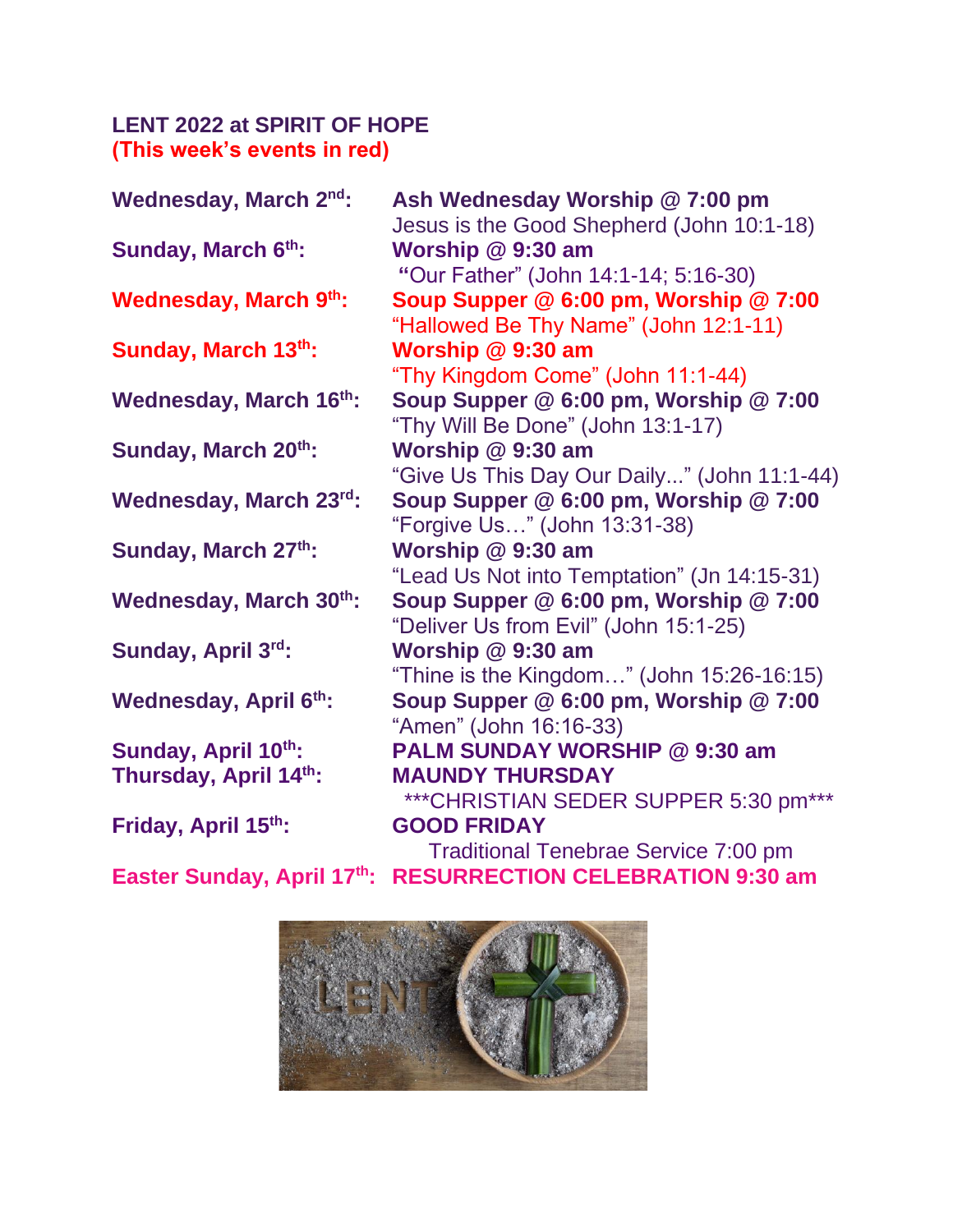# **BIBLE STUDY OPPORTUNITIES**

## **SUNDAYS @ 11:00 AM**

#### **REFLECTIONS ON THE LORD'S PRAYER**

#### *FOR PEOPLE WITH CANCER (AND EVERYONE ELSE!)*

"You have cancer," can be the most devastating words one can ever hear. Tragically, cancer continues to assault and afflict vast numbers of families. But for many the experience of cancer becomes a time of finding God's presence in a deeper and more beautiful way.

This video series of meditations on The Lord's Prayer was created by Ken Curtis when Ken was diagnosed with advanced cancer with little prospect for survival. He pursued a combination of traditional and alternative medicine, undergirded by a strong spiritual dimension and prayer support team. While made particularly for people facing the crisis of cancer, the reflections are relevant for any health crisis (and also for grief and other spiritual crisis) as well as for those who may find themselves loving and/or caring for someone who is suffering.

This study is also appropriate for anyone who simply wants to spend time going deeper into this special prayer that was given to us by our Lord Jesus himself. Join Ken on this journey into the world of The Lord's Prayer *from original locations in Israel* that were important in the life of Jesus. *The Lord's Prayer is not just a way of praying. It's a way of "seeing."* When the prayer is grasped and uttered from the heart, it can -- and will -change us. We realize how we are not alone, no matter how difficult or seemingly hopeless our situation. Even in our pain, there can come a joy and a feeling of rightness about our world.

This video series comes to us from our RightNow Media digital library (which means you can also access the videos at home). Our own Ken Carpenter will lead this study and will include notes of his own and writings from Martin Luther at various points throughout the course.

#### **DIGGING DEEPER WITH PASTOR WENDY THE GOSPEL OF JOHN TUESDAYS 12:00 – 1:00 pm**

Join Pastor Wendy as we dig deeper into the Gospel of John. You are welcome to bring a lunch! No homework and no prep.

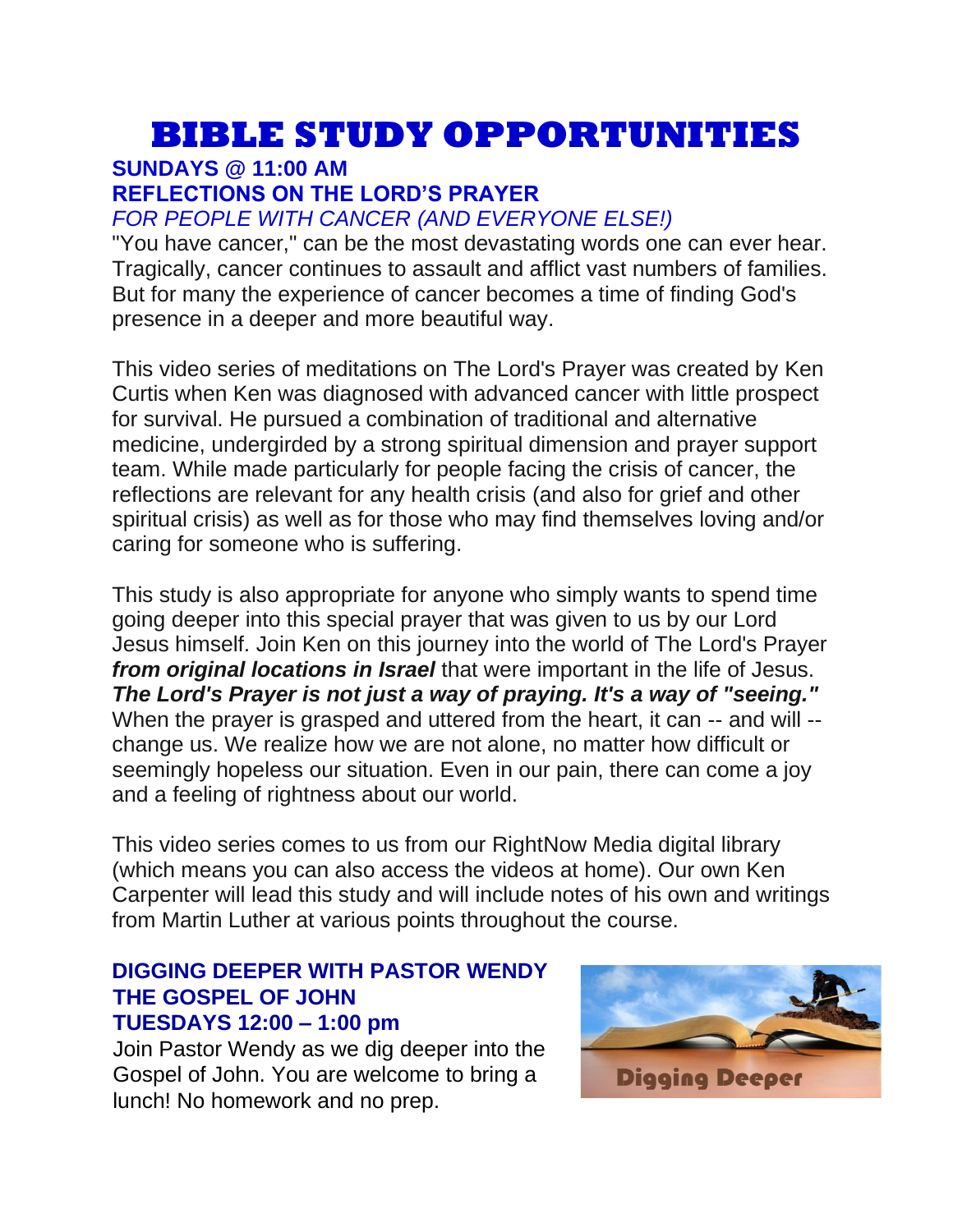## **MARCH BIRTHDAYS AND ANNIVERSARIES**



- 3/2 Cindy Garrett
- 3/3 Karen Jordahl
- 3/8 Margie Flora
- 3/9 Susan Spancers
- 3/17 Ramie Larson
- 3/17 Ben Reinicke
- 3/18 Sherry Helmeke Clark
- 3/20 Lavonne Zweygardt
- 3/24 DeDe Elliott
- 3/25 James West
- 3/25 Rachel West
- 3/30 Cathy Morano



- 3/6 David & Sheri Giles
- 3/7 Douglas & Carolyn Kleven
- 3/31 John & Kandy Parsons



**Prayer Requests** - If you have a prayer request for the prayer team, please contact Pastor Wendy @ 303-841-3553 or wendy.poch@spiritofhopelcmc.org *Jesus said; "Come to me, all of you who are weary and carry heavy burdens, and I will give you rest."*

![](_page_7_Picture_20.jpeg)

## **A PRAYER FOR THE WEEK By Pastor Wendy**

**(This prayer has been intentionally carried over from last week).**

Lord God, we pray for the people in Ukraine as they suffer the brutal attack waged by the Russian government.

We pray for all people, Lord, including those who live under Russia's regime of tyranny and all who are suffering or will suffer due to the current war that is being waged. We pray for all the nations of the world, Lord, that you would open their eyes to the light of your Son, so that they would lead with your wisdom and so that your peace would reign. Lord, in your mercy, hear our prayer. Amen.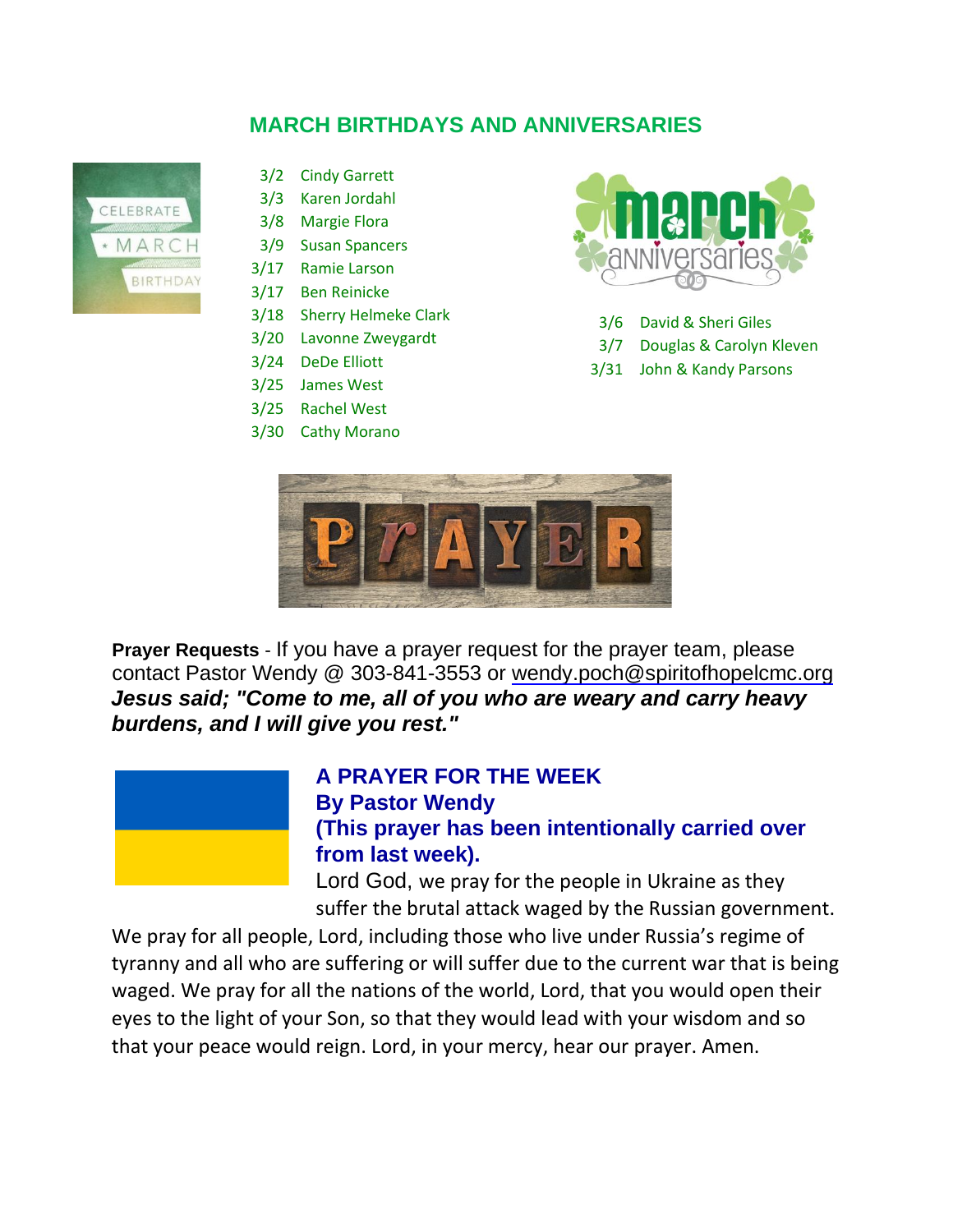#### **Please include the following people and situations in your prayers:**

For Patricia who is preparing for cervical fusion surgery.

For Tracey who had a full knee replacement on Monday.

For Tiffany H. who has had a melanoma removed on Monday. Prayers that all the cancer has been caught and will not return.

For the situation in Ukraine.

For a loved one who is dealing with severe anxiety and depression.

For Brad, who is recovering from a car accident that caused numerous and significant injuries.

For Stephanie who is recovering from radiation treatments.

For Rebecca who is undergoing radiation.

For Sara as she goes through intensive chemotherapy.

For Janie as she recovers from radiation and prepares for surgery.

For those who are first responders to all emergencies: fire fighters, EMTs and law enforcement.

For all of our local, state, and federal leaders that they would hear God's voice and lead with His wisdom.

For our Christian brothers and sisters all over the world who suffer persecution to be comforted and strengthened and for the Lord God to defeat the evil of terrorism done to them. We also pray for missionaries around the world.

For Spirit of Hope mission partners: Lutheran Congregations in Mission for Christ, SECORCares, Mean Street Ministry, Alternatives Pregnancy Center, Apache Youth Ministries, LCMC Disaster Relief, Lutheran Military Veterans and Families Ministries, Tartu Academy of Theology, Marion Medical Mission.

For Spirit of Hope mission allies: Compassion International, SONetwork, Operation Christmas Child/Samaritan's Purse, the Institute of Lutheran Theology, Stephen Ministry.